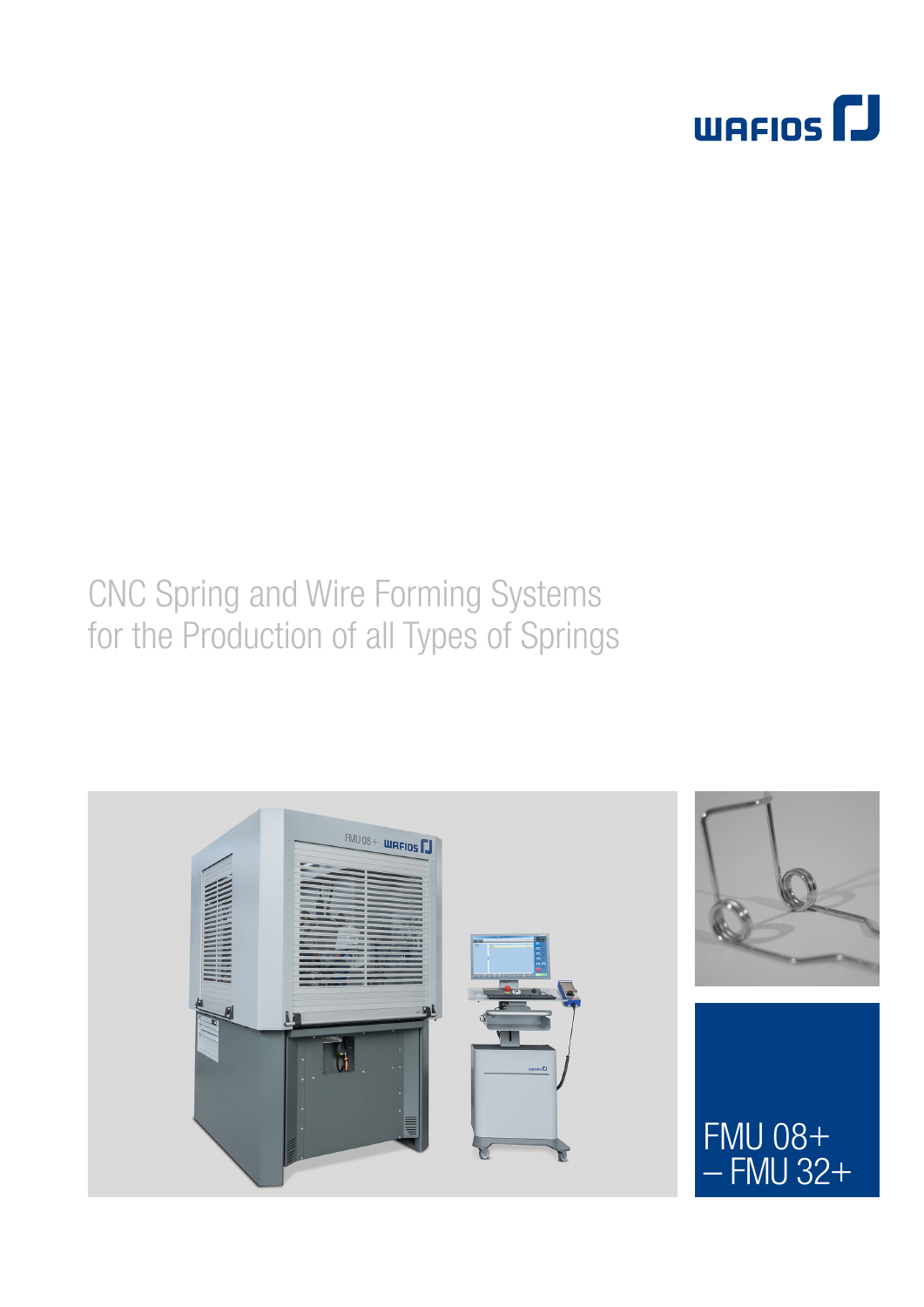### FMU 08+ – FMU 32+

 $\nabla$  Maximum flexibility thanks to a wide variety of tooling options



### Our Accomplishments for your Benefit

- The "Plus" for your production: The FMU machines of the latest generation for more performance and operating convenience
	- New elements, such as the simulation of operating sequences and the enhanced geometry-based programming process, support the operator in setting up the machine.
	- The 3-year license for *iQspring*+ is included in the machines' standard equipment. It enables the simulation of the production process, automatic collision control and performance optimization.
	- The new control platform represents a secure, futureoriented concept as a basis for smart solutions.
	- The design of the FMU+ machine offers the greatest product diversity and a performance increase of up to 10% compared to the previous machine.
- $\blacksquare$  Very high flexibility
	- Variety of configurations for sliders, rotary units and other options - Different tool designs for coiling, winding and bending - Applications for the production of spring loops
	- Production of a wide range of parts due to modular machine concept
	- Quick retooling thanks to innovative tool solutions and individual arrangement of sliders and rotary units – Ideal solution for small and medium-sized batches
- High quality standards ensure zero-defect production
- Optical measuring systems are available (camera and laser)
- Advanced monitoring and control technology
- Evaluation of measured data by feedback from control system

 $\nabla$  New WPS 3.2 EasyWay with a simplified input of geometries for an easy programming of torsion springs



### Design Features

Machine structure

- **High-precision rotary feed unit**
- Rotating wire guide for individually programmable cutting and wire-guiding direction
- Force-locked cutting unit attachment for FMU 16/25+ and 32+
- Full HD multi-touch monitor (at least 21.5") for a better overview and gesture-based control
- Reuse of some of the tools from previous models possible

### Coiling device

- Standard equipment with 2-axes spring and wire forming device for coiling spring bodies
- 4-axes spring and wire forming device (option):
- Possibility of eccentric displacement for coiling and winding spring bodies and carrying out bending operations
- Coiling device is displaceable in longitudinal wire direction for carrying out highly complex bending operations and the possibility of working backwards

### CNC Linear unit (FMU 16/25+ and 32+)

- Increased output due to fewer subsequent operations
- Greater range of parts and higher output is possible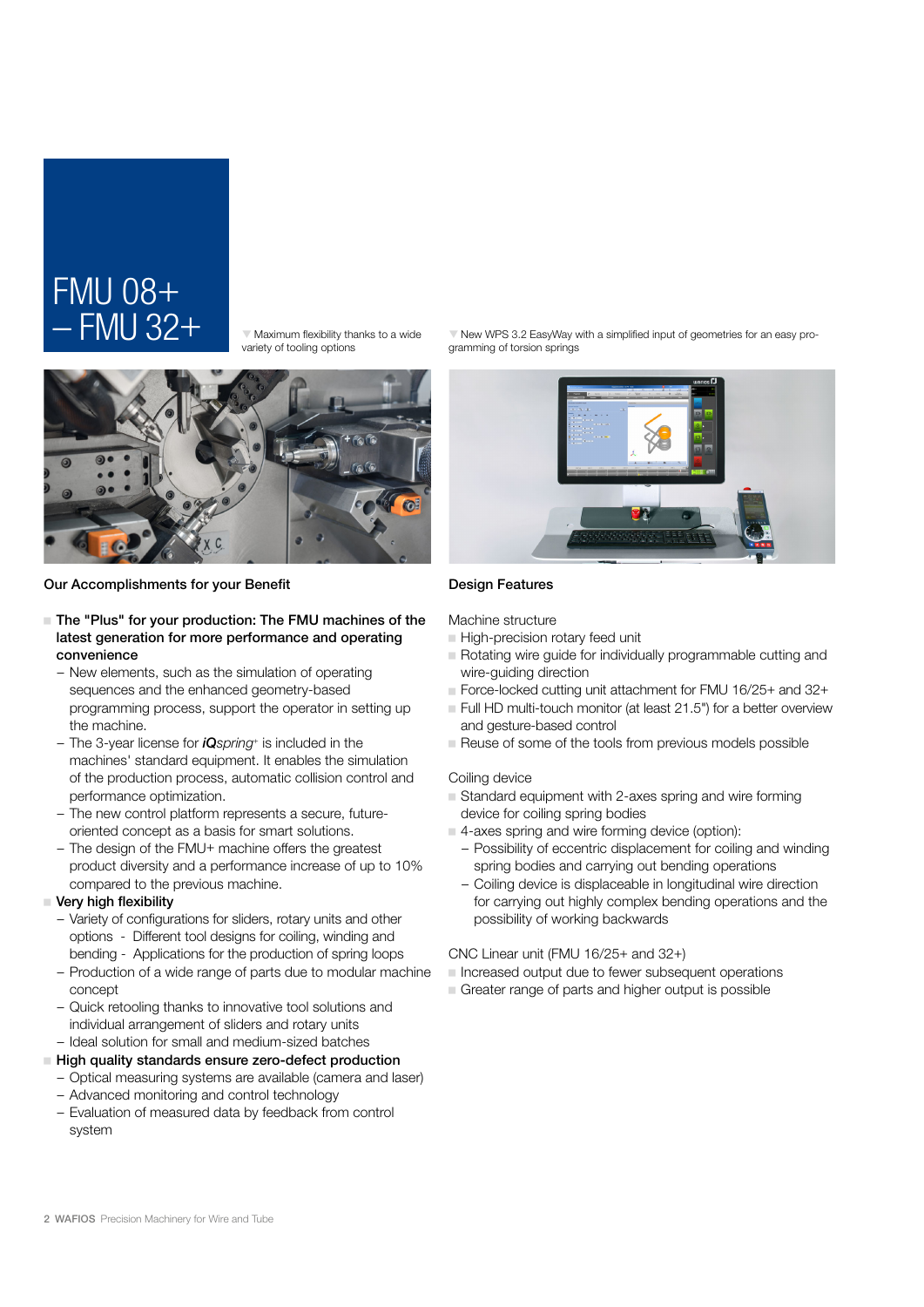# Versatile, Powerful and Reliable - WAFIOS FMU Spring and Wire Forming Systems

### Masters of Flexibility and Productivity

Designed for the production of torsion, extension and extended loop springs as well as bent parts, the WAFIOS FMU+ series opens up a host of new options for the spring industry.

The tool carriers can be freely moved in different dimensions to unlock completely new design concepts for the production of parts, including simple or even highly complicated torsion springs and bent parts, double torsion springs with inner or outer spring bodies and extended loop springs even with tight spring indices.

The machines are characterized by quick set-up times thanks to the speed and ease with which the parts can be changed and the corresponding tool settings can be adjusted.

Additional equipment like laser sensors and optical measuring systems for quality assurance and production monitoring can also be integrated. It is also possible to upgrade the machine with multiple-station bending systems, pick-and-place transport systems and WAFIOS Teleservice for remote software support and diagnostic support.

#### **Quality**

For more than 125 years, the name of WAFIOS has been synonymous with highest quality, safety standards, and technical innovations in the German machine manufacturing industry.

#### **Reliability**

Strict quality controls, state-of-the-art production systems, and many years of experience guarantee that your investment is safe in our hands. Our global service network ensures high availability of WAFIOS machinery.

### Cost efficiency

High production output and a long service life will save money and shorten the amortization time of your investment.





**A** CNC Linear unit **COL**inear unit

FMU 32+ with protective roll-up door on the side (option)





4-Axes spring and wire forming device FMU 16+



12-Axes spring and wire forming device FMU 25+